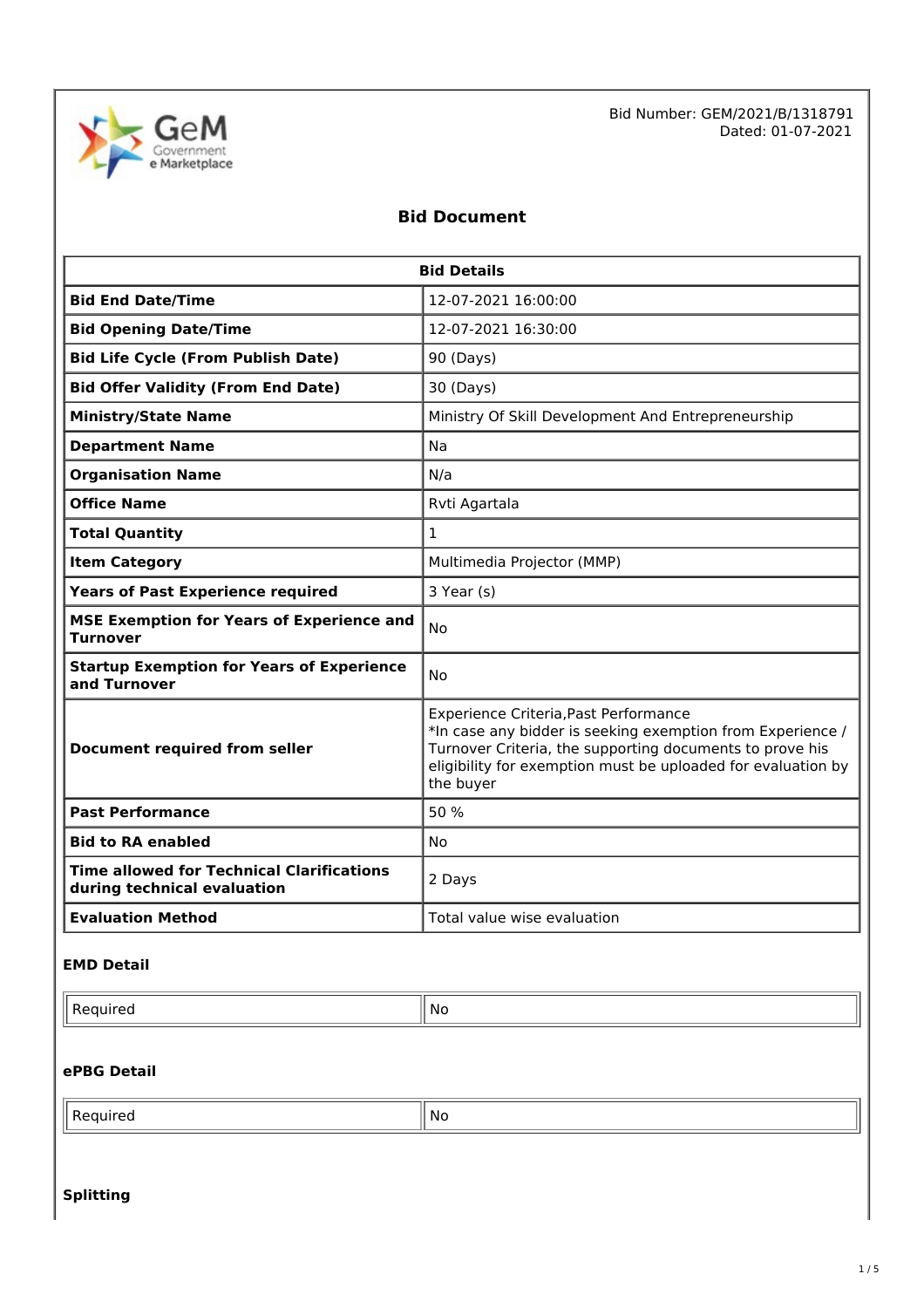## Bid splitting not applied.

## **MII Purchase Preference**

| MI<br>---<br>10<br>7 I I<br>l I c<br>$-$<br>. | <b>NO</b> |
|-----------------------------------------------|-----------|

## **MSE Purchase Preference**

| MS<br>л.<br>−<br>Se.<br>$\overline{\phantom{a}}$<br>. | ، ص<br>. د |
|-------------------------------------------------------|------------|
|                                                       |            |

1. Experience Criteria: In respect of the filter applied for experience criteria, the Bidder or its OEM {themselves or through reseller(s)} should have regularly, manufactured and supplied same or similar Category Products to any Central / State Govt Organization / PSU / Public Listed Company for number of Financial years as indicated above in the bid document before the bid opening date. Copies of relevant contracts to be submitted along with bid in support of having supplied some quantity during each of the Financial year. In case of bunch bids, the category of primary product having highest value should meet this criterion.

2. Purchase preference to Micro and Small Enterprises (MSEs): Purchase preference will be given to MSEs as defined in Public Procurement Policy for Micro and Small Enterprises (MSEs) Order, 2012 dated 23.03.2012 issued by Ministry of Micro, Small and Medium Enterprises and its subsequent Orders/Notifications issued by concerned Ministry. If the bidder wants to avail the Purchase preference, the bidder must be the manufacturer of the offered product in case of bid for supply of goods. Traders are excluded from the purview of Public Procurement Policy for Micro and Small Enterprises. In respect of bid for Services, the bidder must be the Service provider of the offered Service. Relevant documentary evidence in this regard shall be uploaded along with the bid in respect of the offered product or service. If L-1 is not an MSE and MSE Seller (s) has/have quoted price within L-1+ 15% (Selected by Buyer)of margin of purchase preference /price band defined in relevant policy, such Seller shall be given opportunity to match L-1 price and contract will be awarded for 25%(selected by Buyer) percentage of total QUANTITY.

3. Past Performance: The Bidder or its OEM {themselves or through re-seller(s)} should have supplied same or similar Category Products for 50% of bid quantity, in at least one of the last three Financial years before the bid opening date to any Central / State Govt Organization / PSU / Public Listed Company. Copies of relevant contracts (proving supply of cumulative order quantity in any one financial year) to be submitted along with bid in support of quantity supplied in the relevant Financial year. In case of bunch bids, the category related to primary product having highest bid value should meet this criterion.

## **Multimedia Projector (MMP) ( 1 pieces )**

| Registered Brand<br>I ype<br>Brand |  |  |
|------------------------------------|--|--|
|------------------------------------|--|--|

## **Technical Specifications**

#### \* As per GeM Category [Specification](https://bidplus.gem.gov.in/bidding/bid/showCatalogue/gI_S2M9TWRm6zbxas3RQz_K0vRuE55YBc1_82E1c6LE)

| <b>Specification</b> | <b>Specification Name</b>  | <b>Bid Requirement (Allowed Values)</b> |  |
|----------------------|----------------------------|-----------------------------------------|--|
| Ports and            | Number of HDMI Out Port    | 0, 1, 2, 3, 4 Or higher                 |  |
| Connectivity         | Number of DVI Port         | 0, 1, 2 Or higher                       |  |
|                      | Analog RGB In Port (Hours) | Yes Or higher                           |  |
|                      | Analog RGB Out Port        | Yes Or higher                           |  |
|                      | HD Base T                  | Yes, No Or higher                       |  |
| Audio In             |                            | Yes, No Or higher                       |  |
|                      | Audio Out                  | Yes, No Or higher                       |  |
|                      | Video In                   | Yes, No Or higher                       |  |
|                      |                            |                                         |  |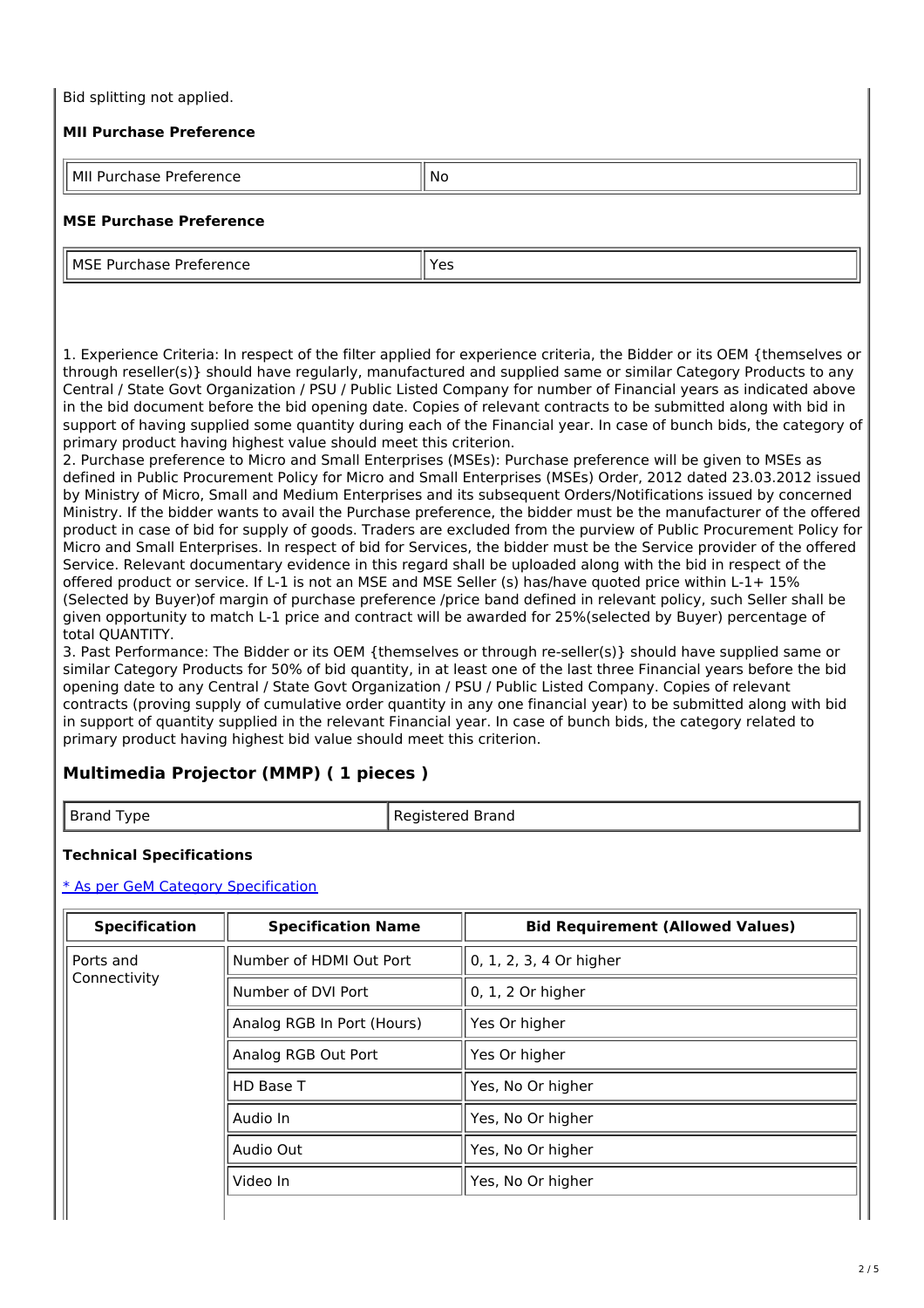| <b>Specification</b>                            | <b>Specification Name</b>                                                                                 | <b>Bid Requirement (Allowed Values)</b>                                                                                                                                                                                                                                                                                                                                                  |  |  |
|-------------------------------------------------|-----------------------------------------------------------------------------------------------------------|------------------------------------------------------------------------------------------------------------------------------------------------------------------------------------------------------------------------------------------------------------------------------------------------------------------------------------------------------------------------------------------|--|--|
|                                                 | Storage Media Port                                                                                        | Yes, No Or higher                                                                                                                                                                                                                                                                                                                                                                        |  |  |
|                                                 | Number of USB Type A                                                                                      | 1, 2, 3 Or higher                                                                                                                                                                                                                                                                                                                                                                        |  |  |
|                                                 | Number of USB Type B                                                                                      | 1, 2, 3 Or higher                                                                                                                                                                                                                                                                                                                                                                        |  |  |
|                                                 | Number of USB Type C                                                                                      | 0, 1, 2, 3 Or higher                                                                                                                                                                                                                                                                                                                                                                     |  |  |
|                                                 | Wi Fi Connectivity                                                                                        | Yes, No Or higher                                                                                                                                                                                                                                                                                                                                                                        |  |  |
|                                                 | <b>Wireless Screen Share</b>                                                                              | Yes, No Or higher                                                                                                                                                                                                                                                                                                                                                                        |  |  |
|                                                 | <b>LAN Connectivity</b>                                                                                   | Yes, No Or higher                                                                                                                                                                                                                                                                                                                                                                        |  |  |
| Technical                                       | <b>Technology</b>                                                                                         | LCD, One Chip DLP                                                                                                                                                                                                                                                                                                                                                                        |  |  |
| Specifications                                  | <b>Native Resolution</b>                                                                                  | 1024 x 768 (XGA), 1280 x 720 (HD), 1280 x 800<br>(WXGA), 1280 x 1024 (SXGA), 1600 x 1200 (UXGA),<br>1920 x 1080 (Full HD), 1920 x 1200 (WUXGA), 3840 x<br>2160 (UHD 4K), 2560 x 1600 (WQXGA), 4096 x 2160<br>(4K), 5120 x 3200 (4K+) Or higher                                                                                                                                           |  |  |
|                                                 | <b>Brightness (Lumens)</b>                                                                                | 50, 100, 130, 200, 250, 300, 500, 1000, 1400, 1500,<br>2000, 2200, 2500, 2600, 2700, 2800, 3000, 3100,<br>3200, 3300, 3400, 3500, 3600, 3700, 3800, 4000,<br>4200, 4300, 4500, 5000, 5200, 5500, 6000, 6200,<br>6500, 7000, 7500, 8000, 8500, 9000, 9500, 10000,<br>12000, 13000, 14000, 16000, 18000, 20000, 22000,<br>25000, 30000, 40000, 60000, 5800, 6600, 6700,<br>21000 Or higher |  |  |
| <b>Optical Zoom</b><br>If Yes, Optical Zoom (%) |                                                                                                           | Yes, No Or higher                                                                                                                                                                                                                                                                                                                                                                        |  |  |
|                                                 |                                                                                                           | 110, 120, 135, 140, 145, 150, 160, 170, 175, 200,<br>210, 130, NA Or higher                                                                                                                                                                                                                                                                                                              |  |  |
|                                                 | <b>Remotely Controlled</b>                                                                                | Ye, No Or higher                                                                                                                                                                                                                                                                                                                                                                         |  |  |
|                                                 | If Yes, Type of Projector                                                                                 | Short Throw (0.41 to 0.9)                                                                                                                                                                                                                                                                                                                                                                |  |  |
|                                                 | <b>Aspect Ratio</b>                                                                                       | 4:3, 16:9, 16:10 Or higher                                                                                                                                                                                                                                                                                                                                                               |  |  |
|                                                 | Keystone Correction                                                                                       | Automatic, Manual, Automatic & Manual Both Or<br>higher                                                                                                                                                                                                                                                                                                                                  |  |  |
|                                                 | <b>Type of Light Source</b>                                                                               | UHP / UHE / UHM, LED, Laser, LED & Laser Hybrid                                                                                                                                                                                                                                                                                                                                          |  |  |
|                                                 | Minimum Life of Light<br><b>Source (In Normal Mode)</b><br>(Hours)                                        | 4000, 5000, 6000, 8000, 10000, 15000, 20000,<br>25000, 30000 Or higher                                                                                                                                                                                                                                                                                                                   |  |  |
|                                                 | Inbuilt Speaker                                                                                           | Yes, No Or higher                                                                                                                                                                                                                                                                                                                                                                        |  |  |
|                                                 | If Yes, Wattage of Speaker                                                                                | 1, 2, 5, 6, 10, 14, 15, 16, 20, 0 Or higher                                                                                                                                                                                                                                                                                                                                              |  |  |
| Warranty                                        | <b>On Site OEM Warranty for</b><br><b>Light Source (Time or Life</b><br>in Hours whichever is<br>earlier) | 1 Year or 1000 Hrs., 1 Year or 1200 Hrs., 1 Year or<br>1500 Hrs., 1 Year or 2000 Hrs., 1 Year or 5000 Hrs., 3<br>Year or 5000 Hrs., 3 Year or 10000 Hrs., 3 Year or<br>12000 Hrs., 3 Year or 15000 Hrs., 3 Year or 30000<br>Hrs., 5 Year or 10000 Hrs. Or higher                                                                                                                         |  |  |
|                                                 | <b>On Site OEM Warranty</b>                                                                               | 2, 3, 5 Or higher                                                                                                                                                                                                                                                                                                                                                                        |  |  |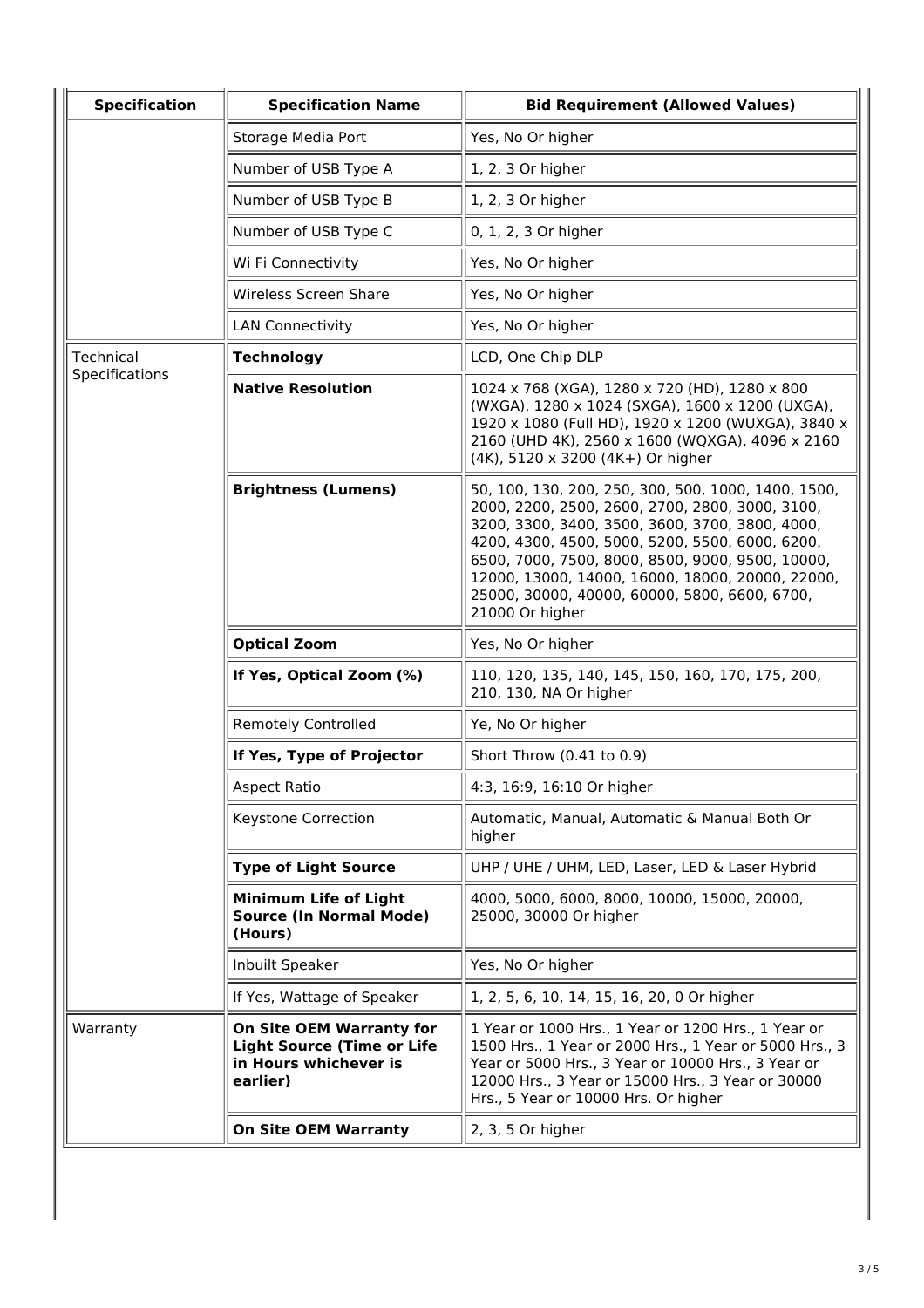## **Consignees/Reporting Officer and Quantity**

| S.No. | Consignee/Reporti   <br>ng Officer | <b>Address</b>                                                                                                 | Quantity | <b>Delivery Days</b> |
|-------|------------------------------------|----------------------------------------------------------------------------------------------------------------|----------|----------------------|
|       | Benzing Kumbang                    | 799001,NSTI for Women, Old<br>Building, Directorate of I & C<br>Depptt., PN Complex, Gurkha<br>Basti, Agartala |          | 15                   |

# **Buyer Added Bid Specific Additional Terms and Conditions**

1. **Nominated Inspection Agency:** On behalf of the Buyer organization, any one of the following Inspection Agency would be conducting inspection of stores before acceptance: Pre-dispatch Inspection at Seller Premises (applicable only if pre-dispatch inspection clause has been selected in ATC): NA

Post Receipt Inspection at consignee site before acceptance of stores: AT BUYERS OFFICE

- 2. Warranty period of the supplied products shall be as given in specifications from the date of final acceptance of goods or after completion of installation, commissioning & testing of goods (if included in the scope of supply), at consignee location. OEM Warranty certificates must be submitted by Successful Bidder at the time of delivery of Goods. The seller should guarantee the rectification of goods in case of any break down during the guarantee period. Seller should have well established Installation, Commissioning, Training, Troubleshooting and Maintenance Service group in INDIA for attending the after sales service. Details of Service Centres near consignee destinations are to be uploaded along with the bid.
- 3. Availability of Service Centres: Bidder/OEM must have a Functional Service Centre in the State of each Consignee's Location in case of carry-in warranty. (Not applicable in case of goods having on-site warranty). If service center is not already there at the time of bidding, successful bidder / OEM shall have to establish one within 30 days of award of contract. Payment shall be released only after submission of documentary evidence of having Functional Service Centre.

## **Disclaimer**

The additional terms and conditions have been incorporated by the Buyer after approval of the Competent Authority in Buyer Organization. Buyer organization is solely responsible for the impact of these clauses on the bidding process, its outcome and consequences thereof including any eccentricity / restriction arising in the bidding process due to these ATCs and due to modification of technical specification and / or terms and conditions governing the bid. Any clause incorporated by the Buyer such as demanding Tender Sample, incorporating any clause against the MSME policy and Preference to make in India Policy, mandating any Brand names or Foreign Certification, changing the default time period for Acceptance of material or payment timeline governed by OM of Department of Expenditure shall be null and void and would not be considered part of bid. Further any reference of conditions published on any external site or reference to external documents / clauses shall also be null and void. If any seller has any objection / grievance against these additional clauses or otherwise on any aspect of this bid, they can raise their representation against the same by using the Representation window provided in the bid details field in Seller dashboard after logging in as a seller within 4 days of bid publication on GeM. Buyer is duty bound to reply to all such representations and would not be allowed to open bids if he fails to reply to such representations.

In terms of GeM GTC clause 26 regarding Restrictions on procurement from a bidder of a country which shares a land border with India, any bidder from a country which shares a land border with India will be eligible to bid in this tender only if the bidder is registered with the Competent Authority. While participating in bid, Bidder has to